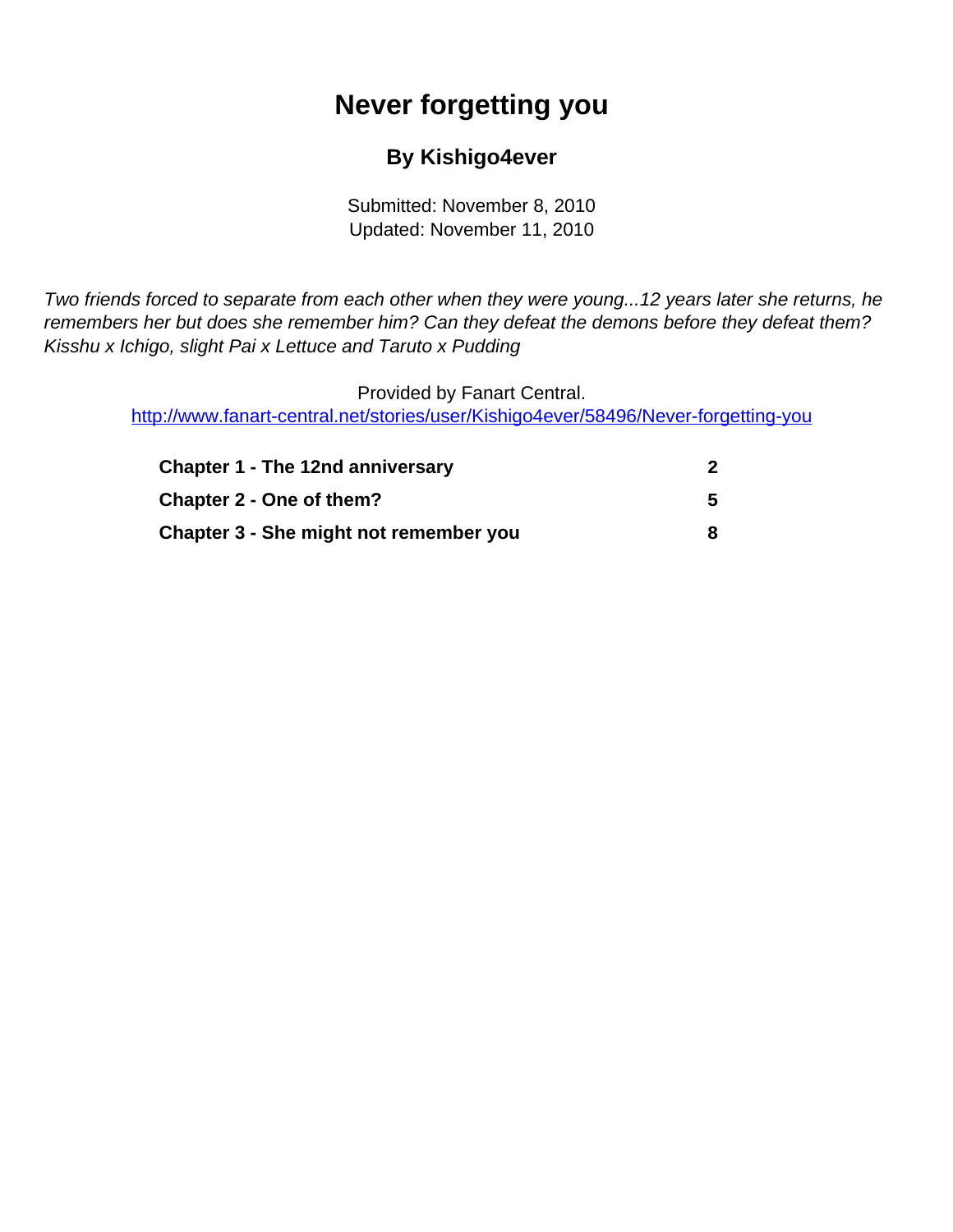# **1 - The 12nd anniversary**

<span id="page-1-0"></span>Disclaimer: I do not own Tokyo Mew Mew or the characters, if I did Kisshu and Ichigo would have ended together xp I only own the names of Kisshu's parents! Enjoy the first chap M[br] [br] Never forgetting you[br]

Chapter 1 – The 12nd anniversary[br]

There is a world where every species interact daily with each other, different species like demons, angels, aliens and humans…but these humans are special, they are blessed with animal features and thanks to these, their power is just stronger as the demons, the angels and even the aliens powers. In a village, the aliens and the humans live all together, some just friendly, others in love. In that village there is the legend that every hundred years that one human and one alien would fall in love and together would defeat their enemies, the demons, nobody knows if the legend is true or not. [br]

Two children run happily in the fresh water of the river, a young human girl and a young alien boy. The girl had strawberry red hair, caught in two small pigtails, and two warm and cheering chocolate brown eyes, she wore a small white dress, on the top of her head were two small black cat ears and under her white dress popped out a small black tail, this little girl had in her body the genes of an Iriomote Cat, she got that from her mother who had also an Iriomote Cat genes in her while her father had the cat genes of an Andes Mountain Cat (A/N: Yes I got it from Berry's cat genes but you will see later why XP), her age was around the 3/4 years. The boy was an alien; he had forest green hair that was caught in two pigtails in the front of his ears, amber golden eyes and two big and pointy ears like all the aliens had, he was wearing a white shirt and black pants, his age was around the 5/6 years.[br]

"I'm going to catch you!" yelled the little girl who was soaked wet thanks to her friend who pushed her into the river.[br]

"Try, cat girl!" yelled back the young alien as he laughed and run away, both the boy and the girl's parents laughed at the scene before their eyes. Then the strawberry haired girl fell, the green haired alien started laughing but then saw that she wasn't moving at all so he approached her slowly, he didn't notice that her parents weren't concerned that she fell.[br]

"Hey Ichi you okay…?" asked the boy, he got no answer so he kneeled down and was about to touch her arm when she caught his hand and pulled him into the water as well, getting him just soaked as she was, she started laughing along with her parents, that explained why they weren't worried when she fell, probably they were used to her doing this all the time, the young alien's parents also laughed as their son stood up and had his green bangs all over his eyes.[br]

"I gotcha!" said the little girl as she laughed and stuck her tongue out, the alien boy pushed his bangs aside and pouted[br]

"Not fair! You cheated! I thought you were hurt!" [br]

"Awww you were worried about me, Kishi?" said the little girl as she jumped at the boy and hugged him but it was so strong that they both fell in the water again.[br]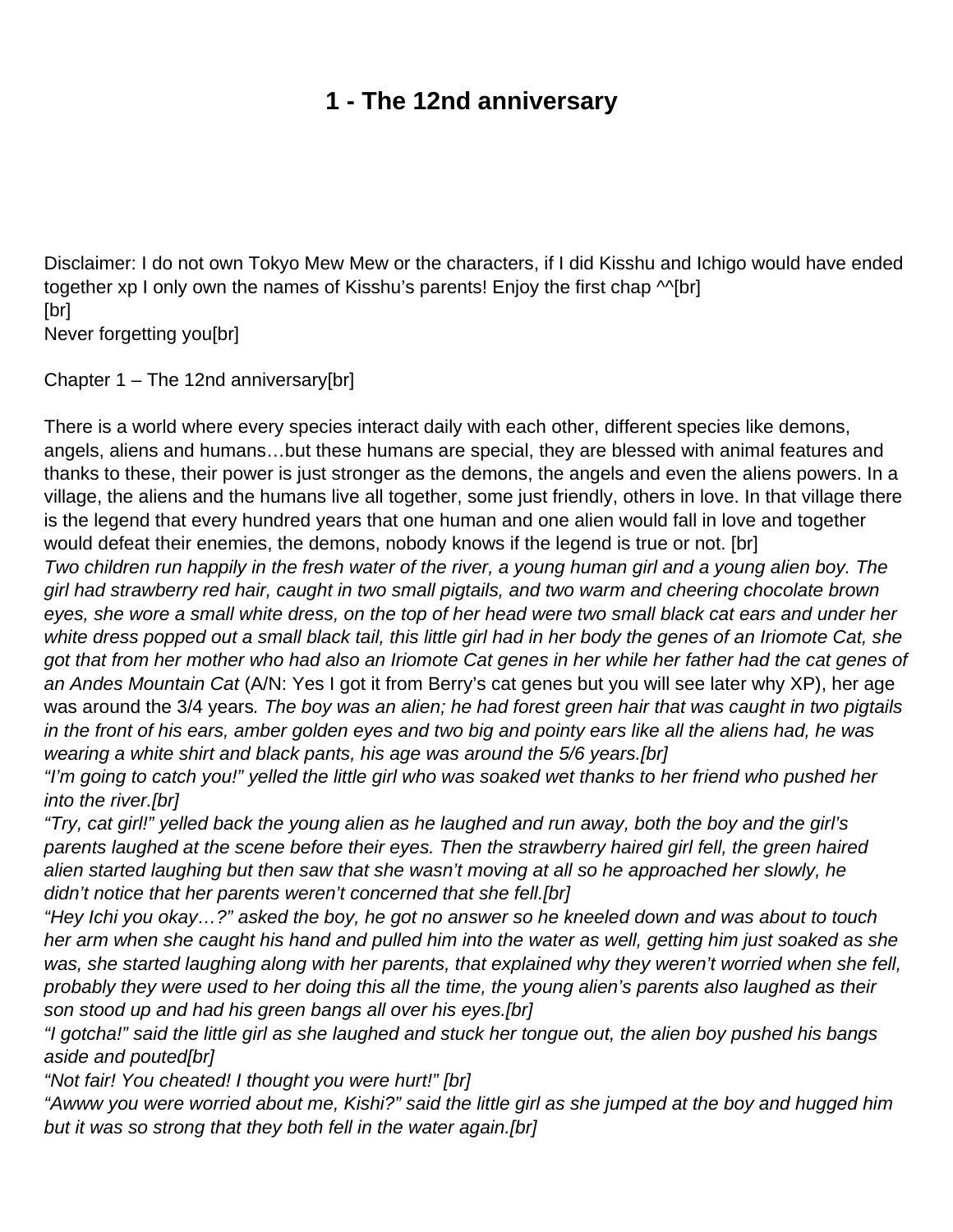"Don't call me Kishi! I told you already its Kisshu!" complained the boy[br]

"Alright, Ki-ssu!" said the girl as she giggled, the alien boy pouted[br]

"Okay let's make a deal Ichigo, you can call me Kish if you let me call you Kitten or Koneko, ok?"[br] "Humm…okay, Kish!" said little Ichigo and she hugged him again, making him blush slightly, their parents smiling at the scene. Suddenly a man, an alien man, came running towards them and looked like he was in a hurry.[br]

"Ace! Kira! Sakura! Shintaro! It's an emergency!" yelled the man, as he run towards Kisshu and Ichigo's parents[br]

"What's the matter Yuki?" asked the male alien, that went by the name Ace, as he stood up to face the man named Yuki.[br]

"The demons! They declared war and are coming right here! They have got an huge army!" [br] The alien and cat-human couples widened their eyes in shock and horror, they weren't excepting the demons to turn against them like this.[br]

"Mamma what's the matter…?" asked Ichigo as she and Kisshu stepped out of the water and walked to their parents when they saw Yuki running towards them, Sakura and Kira turned to their daughter and son and hugged them close.[br]

"Mamma?"[br]

"Something bad is coming my little kitty and we have to go stop them but don't worry, we will be fine, just go with Yuki and he will take you to a safe place, your friends are there too." She said as she and Kira took them to Yuki's side, who immediately held their small hands ready to walk away.[br] "But what about you and papa?" asked Ichigo, now feeling scared[br]

"We will be fine, my little kitty, just do as Yuki says and you will be fine" said Shintaro with a smile, trying to calm down his daughter. Silently, Sakura walked over to Kisshu who was being held by his mother at the moment, she kneeled down at him and he stared at her.[br]

"Kisshu, can I ask you for something?" she asked, Kisshu didn't say anything and just nodded[br] "If anything happens to me and Shintaro, can you please look after my little girl? I trust you enough to know you can protect Ichigo, I know you are just a boy but I trust you to look after her ok? She is my little kitty, she is my everything" said Sakura, Kisshu stared at her for a while before answering[br] "I promise, I won't let anything happen to her"[br]

Sakura smiled and hugged the alien boy too[br]

"Sakura, it's time, we have to go now, they will be here soon…" said Shintaro once he was done hugging his daughter. Ace, Kira and Sakura nodded and the four of them left while waving at their kids who stared at them until they disappeared. Yuki looked at the kids, took their hands again and whispered:[br]

"Come, I will take you to the others, you will be safe there"[br]

Yuki lead them deep in the forest, where there was a huge woodened house, the other children were already there, babies, children, teenagers and the older people were there hiding. Yuki took Kisshu and Ichigo inside.[br]

"Stay here, you will all be safe if you stay here. They can't find you here because it's deep in the forest"[br]

The youngest children were feeling really scared but nodded and remained in silence once Yuki closed the door and left to go help the others in the battle. Ichigo was really scared and Kisshu noticed that, remembering what he promised to Ichigo's mother, he wrapped his arms around her small body and pulled her close to him in a protective way. And they stayed there for long hours, others just in silence, others sleeping…[br]

Until someone opened the door, they looked up and saw that it was Yuki, he was panting and pretty hurt but he would be fine, the battle was over but too many lives were lost…in the next days, they took care of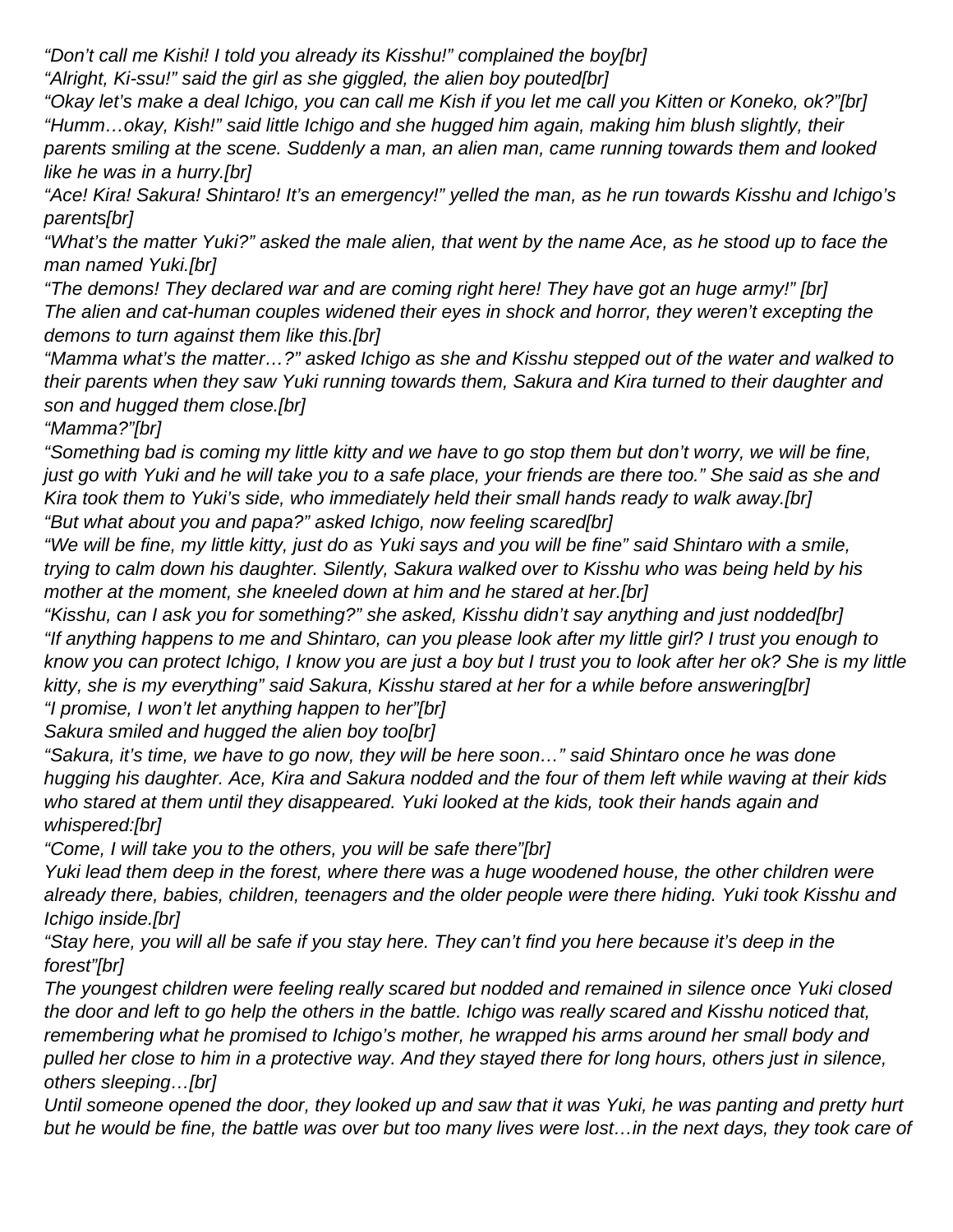the children, one part took care of those who lost their families in the battle and checking if they had any member of the family who was still alive, while the other part took care of the children whose family survived to battle and lead them to their families. Kisshu and Ichigo, unfortunately, lost both their parents in the battle, Kisshu remained strong and quiet, trying not to shed a tear, trying to act strong for Ichigo who cried the loss of her dear parents in her friend's arms.[br]

For the next few days, Ichigo remained at Kisshu's house, Kisshu lost his parents but still had his grandfather alive so he took his grandson in and offered to take care of Ichigo as well. She stayed with him until the day, Kisshu was with her in the living room when two men appeared in his grandfather's house and talked to him, the young alien boy didn't know what they were talking about or why they were speaking so low and far away from him and his friend, he only saw his grandfather nodding at whatever the men were telling him and then he took a quick look at them. Then those men and his grandfather approached him, he didn't know why but he felt something was wrong, so he held Ichigo close to him who hide her face in his chest.[br]

"Kisshu, those men are here to take care of Ichigo" said his grandfather[br]

"They don't need to take care of her…I will take care of her, I promised that to her mother and I will do it…" said Kisshu as he felt Ichigo tugging his shirt.[br]

"Kish, she is special and she won't be alone, they have with them children from the village who have nobody and are special too."[br]

"She doesn't need anyone else, she has me…and if she goes, I go too…"[br]

His grandfather sighed, looked at the two men and nodded. One of the men suddenly grabbed Kisshu's arm and took him away from Ichigo and the other man took Ichigo's hand and started dragging her outside, she tried to struggle against the man's grip and reached for Kisshu who reached for her back. The man took her outside and inside a car where other children were too, Kisshu got rid of the man's grip and run outside in an attempt to stop the man from taking his best friend away from him, from taking her to God knows where.[br]

"No! Ichigo!" he screamed as he run to her but was held tightly by his grandfather[br] "Kish, they will take good care of her" he told him, as the other man walked past him and went inside the car, the man that was holding Ichigo, who was now crying, pushed her inside the car and quickly closed the door, she keep hitting on the car's window glass and staring at Kisshu while crying.[br] "No, get her back!" yelled the young alien[br]

"KISH! KISSHU!!!" yelled the strawberry haired girl as the car drove off [br] "ICHIGO!!!"[br]

Two golden eyes opened suddenly and the figure stood up quickly from the bed, panting, sweating…[br] 'That dream again…' thought the boy as he calmed himself down and sighed. He stood up from the bed and opened the curtains and let the sun inside his room, shining against his pale muscular skin, he put an arm above his eyes to block them from the sun. The teenager boy then turned around to his bedside table and picked up a picture from it, in the picture could be seen two kids hugging each other and four adults smiling in the background, after staring at it for a few moments, he sighed and closed his eyes and murmured…[br]

"It's has been 12 years…Ichigo…"[br]

TBC…[br]

A/N: My very first Tokyo Mew Mew fanfic! I absolutely love the Kisshu x Ichigo couple (screw Masaya…sorry to all Masaya fans) and after reading such beautiful stories about these two I couldn't help but do my own AND I have been having this dream every night so I decided to write this! Please review and tell me what you think, should I continue?[br]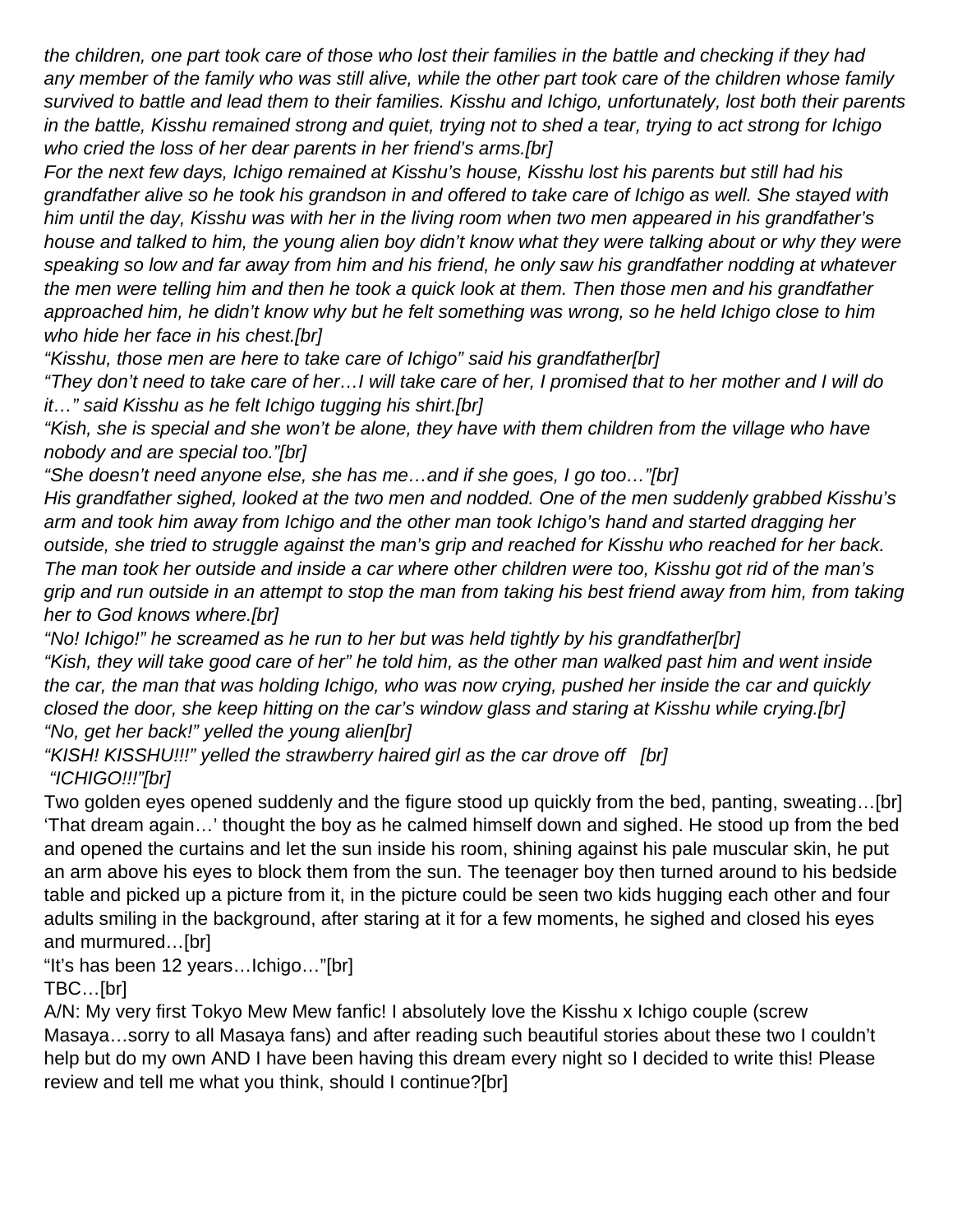## **2 - One of them?**

<span id="page-4-0"></span>Never forgetting you[br]

Chapter 2 – One of them?[br]

Kisshu sighed as he placed the picture back on his bedside table, he walked to the bathroom and took a shower, while taking it he leaned against the wall as the water run down his body and closed his eyes…[br]

"Why…why do I still have this hope that I will see her again…it has been twelve years since they took her…I don't know what they have been doing to her…I don't even know if she is alive…but why I still hold this hope that I will see her again one day…"[br]

He turned off the water and stepped out of the tub; he put his clothes on and walked downstairs while drying his hair. His grandfather was already up and eating breakfast, he looked up and smiled at his seventeen year old grandson when he walked in the room.[br]

"Good morning, Kisshu"[br]

"Morning…" he replied in a dry tone, his grandfather sighed. Kisshu and his grandfather haven't been properly in the good terms since twelve years ago, since that day the two men took Ichigo away, his grandfather tried to make up with him but Kisshu didn't want to give in, he blamed his grandfather for letting the two men taking Ichigo away from the village, away from him. Kisshu's grandfather sighed again, remembering what happened shortly after Ichigo was taken…[br]

"WHY?! WHY YOU LET THEM TAKE HER AWAY?!" yelled the young Kisshu at his grandfather, rage, madness, anger was all he felt right now towards his grandfather.[br]

"Kish please try to understand, Ichigo just like every human is blessed with an animal feature, without her parents here she has got nobody to help her control her powers. Those men took all the children of her age to help them and teach them how to control their animal instincts."[br]

"She is just 3 years! Almost 4! And you let those men take her to God knows where, doing what the hell they want to her!"[br]

"Kisshu they are going to help her, those men specialized in this kind of cases, they are going to help her"[br]

"And you believe in them?! How do you know they won't use her for experiments or even kill her?!"[br] "Kisshu…"[br]

"I made a promise; I promised I would protect her no matter what! And now thanks to you I can't fulfill this promise! I HATE YOU!!" yelled Kisshu as he ran to his room and slammed the door.[br] "Kisshu!"[br]

Kisshu didn't say anything else to his grandfather; he just put the milk in a glass and quickly drank it, the less time he stayed near his grandfather, the better. As soon as he finished, he walked to the door and opened it but before he left, he was stopped by his grandfather calling him.[br]

"Kisshu…how long are you going to act like this with me…? It has been twelve years…"[br]

"Yes…it has been twelve years since you took my best friend away from me…"[br]

"Kish…you're never going to forgive me…? Are you never going to understand that what I did was for her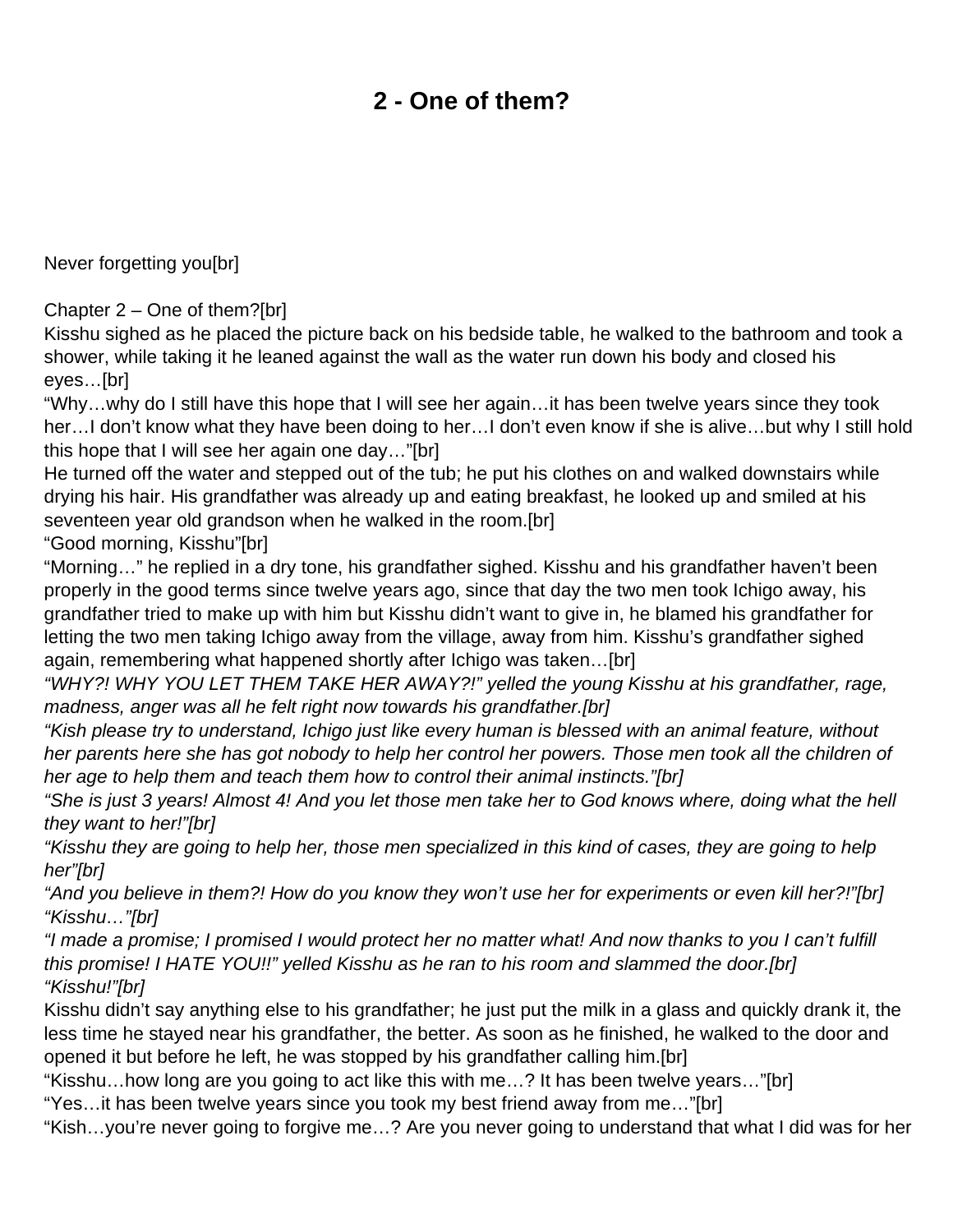own good?"[br]

"Good…? GOOD?! How can you say something like that?! How can you say that taking away a young girl, letting two unknown men take her away to do the hell they want with her, how can you say that doing this was for her own GOOD?!"[br]

"Kisshu, please, understand that I would have been pleased to have her live here with me and you but we didn't know how to take care of her when her powers started to show up."[br]

"I would have find a way to help her but I would NEVER let unknown people lay a single finger on her!"[br]

"Kish do you love this girl…?"[br]

"Maybe I did but you destroyed my chance to be happy when you decided to let them take her"[br] "Kish please, forgive me…"[br]

"Never…only one more year, one more year and I will leave this damn house and go live to my own" said Kisshu in a cold tone and with that he left the house, leaving his grandfather alone and sighing…[br]

------------------------- ………….. ------------------------------------[br]

Kisshu walked alone down the streets, his face only showed one emotion…sadness and nothing else, nobody could ever understand how important Ichigo was to him, how much it hurt him to be away from her…[br]

"Hey Kish!" called a voice, Kisshu stopped in his tracks and turned around to face the person who talked, he found his two alien friends walking to him, one was taller than him, had purple hair caught in a pigtail that fell ahead from his ears like Kisshu's two pigtails, he had dark purple eyes, his face was always serious, he barely smiled, his name was Pai and he was nineteen. The other one, the one who called Kisshu, was the shortest of the three of them; he had dark brown hair with two pigtails on the top of his head and orange eyes, his name was Taruto and he was twelve, both the two boys had big and pointy ears like Kisshu since they also were aliens.[br]

"Hey guys…" said Kisshu trying to hide his sad tone but failed completely, Taruto didn't know why but Pai knew[br]

"Let me guess, you're down like this because today is the 12nd anniversary…" said Pai, Kisshu sighed and nodded. Pai was seven years old when the demons attacked the village, twelve years ago while Taruto was only a newborn when all of this happened, like Kisshu, Pai also lost his parents in the battle but Taruto didn't, his parents were able to survive the battle and both of them were willing to take in Kisshu and Pai in their family before they knew that the two orphan boys still had family alive, Kisshu had his grandfather while Pai had his aunt and uncle.[br]

"What? What happened twelve years ago?" asked Taruto curiously[br]

"Kisshu lost his best friend twelve years ago, a human girl with cat features if I remember well" said **Pai**[br]

"What? Did she die in the battle?"[br]

"No, she was taken by two men who said that they would help her and the other humans with animal features to control their powers" Kisshu only scolded at this[br]

"Ehh?? That's weird…"[br]

"It is…and I don't even know if what they said was true…I don't even know what they did to her there…" spoke finally Kisshu in a sad tone; Taruto looked at him with a sad look[br]

"Was she really that important to you Kish?"[br]

"You don't know how much, Tart…"[br]

Pai and Taruto tried not to touch in the Ichigo subject in front of Kisshu during all the day until Taruto suddenly remembered something.[br]

"Oh yes! Now I remembered something that my mother told me today!"[br]

Both the older alien boys looked at him with a curious look[br]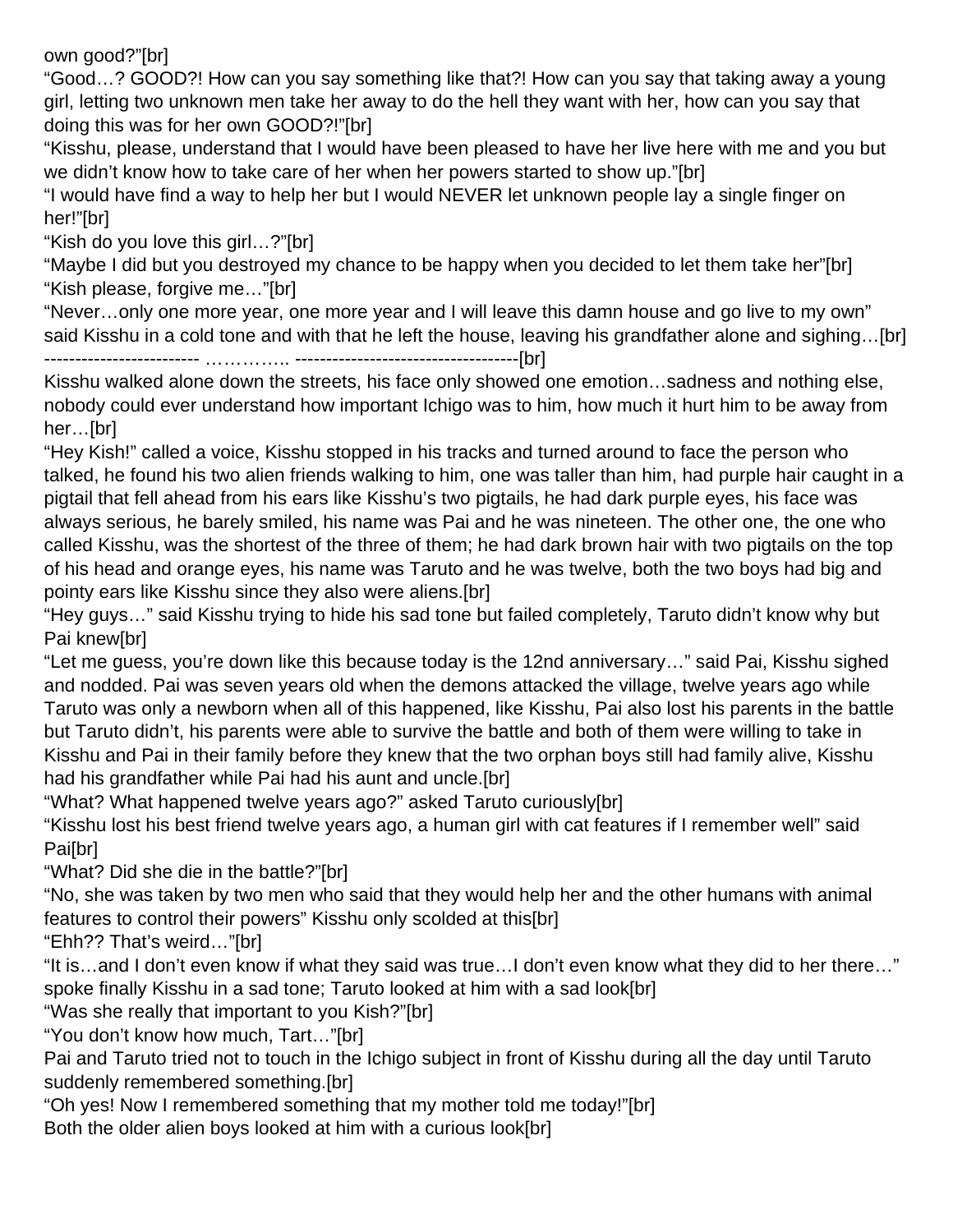"My mother told me that she and other people were going to be very busy today, cleaning a big apartment for the new people that are moving to this village"[br]

"New…people…?" said Kisshu[br]

"Yes, I believe they are humans and I think most of them are around yours and Pai's age"[br] "I have heard a few rumors about that too in the past days but I didn't know if it was really true or not" said Pai, Kisshu didn't say anything, he was too lost in his train of thoughts to hear anything that his friends were saying by now…[br]

'New people…? Humans…? Could…could it be…? No…no Kisshu don't get your hopes up, don't…you will only be more heart broken…but then…what if it is true…?'[br]

Kisshu didn't know if it was true…could it be a sign? Could it be a message that after twelve years she was back...? Could she be...one of them...?[br]

TBC…[br]

**A/N: Here it is the second chappie ^^ I know it's kinda short but I wanna leave the suspense up XD [br]**

**Kisshu: You're being mean you know…[br]**

**Me: yeah yeah, whatever you say Kishi, now leave the message or no Koneko-chan for you…[br] Kisshu: Fine…Read and Review please![br]**

**Me: Good boy ^^[br]**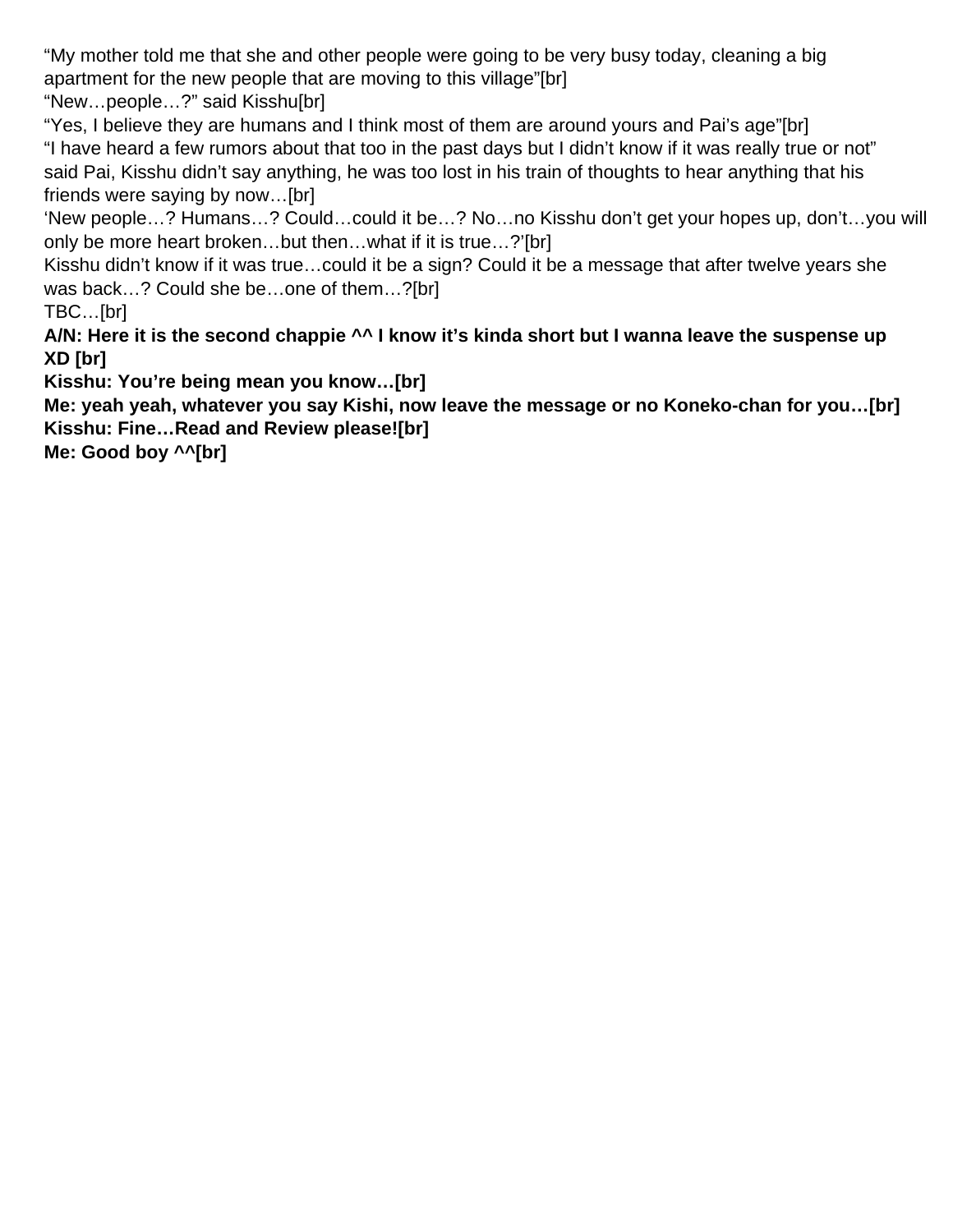## **3 - She might not remember you**

<span id="page-7-0"></span>Disclaimer: Nadia belongs to me, the other characters belong to Mia Ikumi and Reiko Yoshida ^-^[br] Never forgetting you[br]

Chapter 3 – She might not remember you[br]

"I think we should see who they are; after all since they are moving here, we can get to know them!" said Taruto, Pai nodded in agreement[br]

"That might be interesting, what you think Kish? Are you going to join us?" asked the oldest alien but Kisshu was still lost in his train of thoughts, he didn't listen to his friend talking to him, Pai raised an eyebrow and tried again[br]

"Kish?"[br]

"…."[br]

He sighed and tried once again, trying to remain calm[br]

"Kisshu?"[br]

"….."[br]

This was it, this time he snapped[br]

"KISSHU IKISATASHI! ARE YOU EVEN LISTENING?!"[br]

This time Kisshu broke the train of thoughts and looked at his two friends, Taruto had his ears covered so he wouldn't listen to Pai yelling while the other alien was taking a deep breath and rubbing the sides of his head, trying to go back to the normal, every people that was walking by them, stopped what they were doing and stared at the three aliens in confusion, Kisshu joined them and put a confusion look in his face, he didn't know why Pai snapped like that[br]

"Something wrong, Pai?"[br]

"Uh Kisshu he was talking to you about ten minutes and you weren't listening to a single word he was telling you" said Taruto while uncovering his ears and the people went back to what they were doing[br] "Oh, sorry about that…"[br]

Pai sighed and looked at him[br]

"What the hell were you thinking so deep, that, you weren't listening to a single word I was saying?"[br] "I was just thinking about some stuff…"[br]

"Let me guess, about Ichigo?" replied Pai, he didn't really want to touch that subject but he couldn't help it, Kisshu sighed and looked away[br]

"So what if I was…."[br]

"Kisshu Ikisatashi did your hopes grew from 50% to 100% after what Taruto told you?" Kisshu still didn't look at him[br]

"Kisshu?"[br]

"Alright, yes that new did light up some of my hopes and what of it!"[br]

"Kisshu, look at me…" said Pai, slowly the green haired alien looked at his friend[br]

"Don't get your hopes too high…she might not be one of them…and even if she is part of that group…I hope you know that she might not remember you anymore" said Pai kind of in a cold tone and with that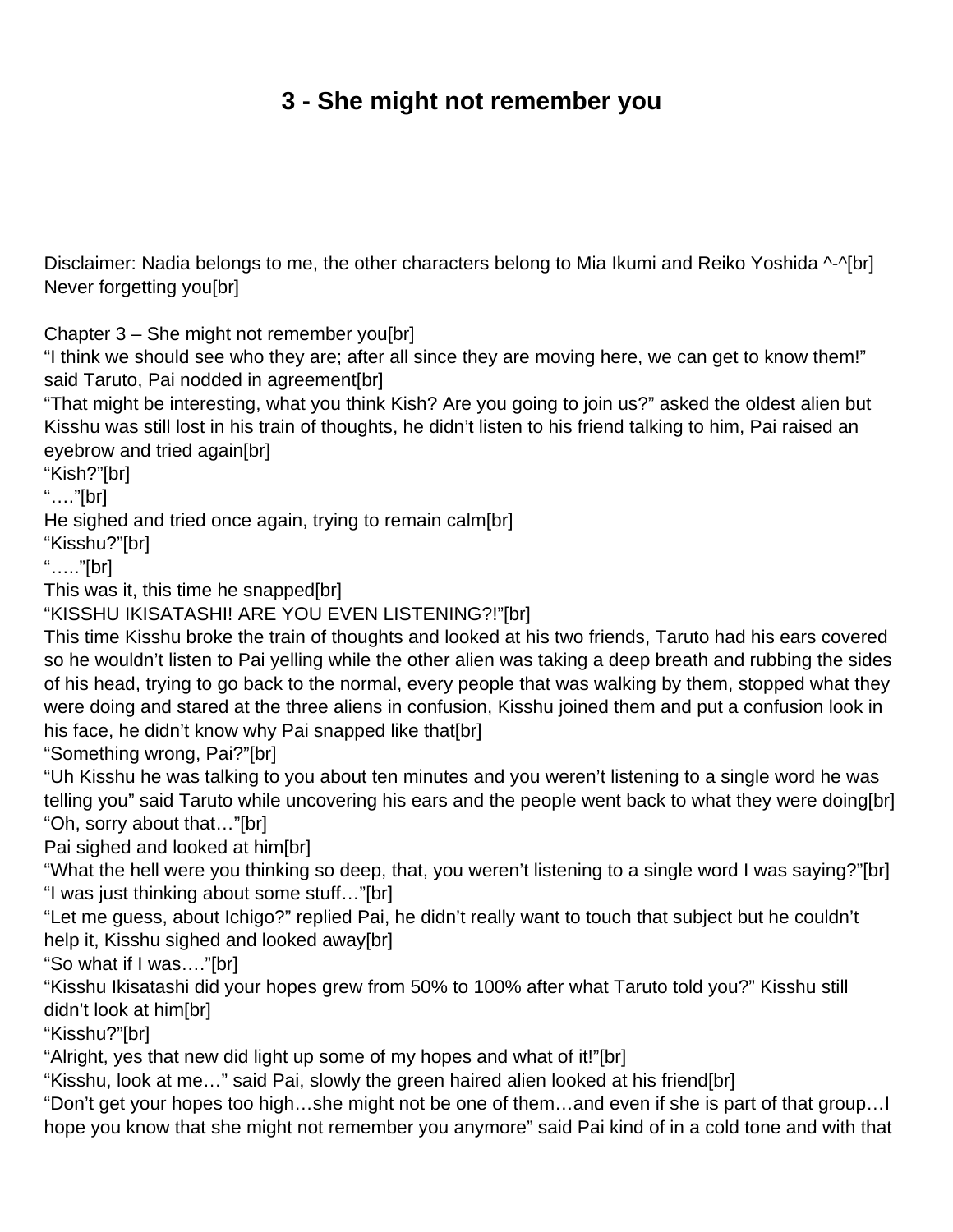he walked past a now shocked Kisshu, Taruto looked at his green haired friend with concern before following Pai.[br]

"Don't you think you were a bit rough with him…?" asked Taruto[br]

"He was getting his hopes too high Taruto, I need to settle him back on the floor before he gets hurt again, believe me this kid, I only said those things for his own good" replied Pai. [br]

Kisshu now had a sad look on his face; he hung his head down and sighed and started walking on the opposite way, that, his friends went. Maybe Pai was right…maybe Ichigo wasn't among the group that was moving to the village...and Pai was also right about the part she wouldn't remember him…if Ichigo was truly among these people, if she really was back, there was a big chance that she wouldn't remember who he was…[br]

"Who am I kidding…? Of course she won't remember me…it has been twelve years…and she doesn't have anything from me that would make her always think about me…" he murmured low as he walked down the river, he sat down on the grass and stared at the river as it moved fast. He sighed and pushed his legs against his chest and laid his head on his knees, he wanted to cry but no tears came...[br] "Kisshu? Is something wrong?" asked suddenly someone, sounded like a female voice. Slowly the green haired alien looked to see a baby blue haired and green eyed, alien girl looking at him with a worried look.[br]

"Oh hey, Nadia…" murmured Kisshu, Nadia was another of Kisshu's alien friends and she is usually addressed as the Great Adviser since all her friends ask for her advises and they usually work, she is eighteen and has got a seventeen year old sister named Louhi, who is crazy in love with Kisshu. Nadia sighed and put her hands on her hips before she sat down next to the amber eyed alien.[br] "Alright kid, what's wrong? I have never seen you so depressed before" [br]

"Things of mine…."[br]

"Kish if you want to talk, just talk to me okay? I'm always here for you and after all, aren't I the Great Adviser?" joked Nadia and she was able to make Kisshu smile a little and he knew that nothing could escape this girl, so he just unburdened with her.[br]

"You know what happened twelve years ago to me, don't you?"[br]

"Yes, besides losing your parents, you also…lost your best friend right…?"[br]

"Yes...today is the  $12<sup>th</sup>$  anniversary...since she was taken away from me, it still hurts when I think about that…it has been twelve years but I never forgot her and now Taruto told me that today, a group of humans is moving here and that they look around mine and Pai's age…I just started wondering if she is among that group…"[br]

"Yes I have heard about that new too, well then if she is among that group then it's wonderful Kish, you will be able to see her again"[br]

"That's what I thought but then Pai told me something that made me think even more about this…and I think he might be right…Nadia it has been long twelve years since she was taken, she has nothing that bond both of us…she won't remember me…"[br]

"Ohhh I see your problem now, well Kish, first what you have to do is go and see if she is part of that group, if she is and a after she is settled in the village all you have to do is talk to her and see if she remembers you"[br]

"And what if she doesn't?"[br]

"Simple, my friend, if Ichigo doesn't remember you then you have to make her remember, start being her friend again, someone she can trust"[br]

"Someone she can trust…" whispered Kisshu, Nadia nodded and smiled. Then they saw Taruto flying towards them and landing in front of them.[br]

"They are here! The humans just arrived!" said Taruto, Nadia smiled again and looked at Kisshu who looked a little nervous and concerned. She took his hand and pulled him up, then winked at him.[br]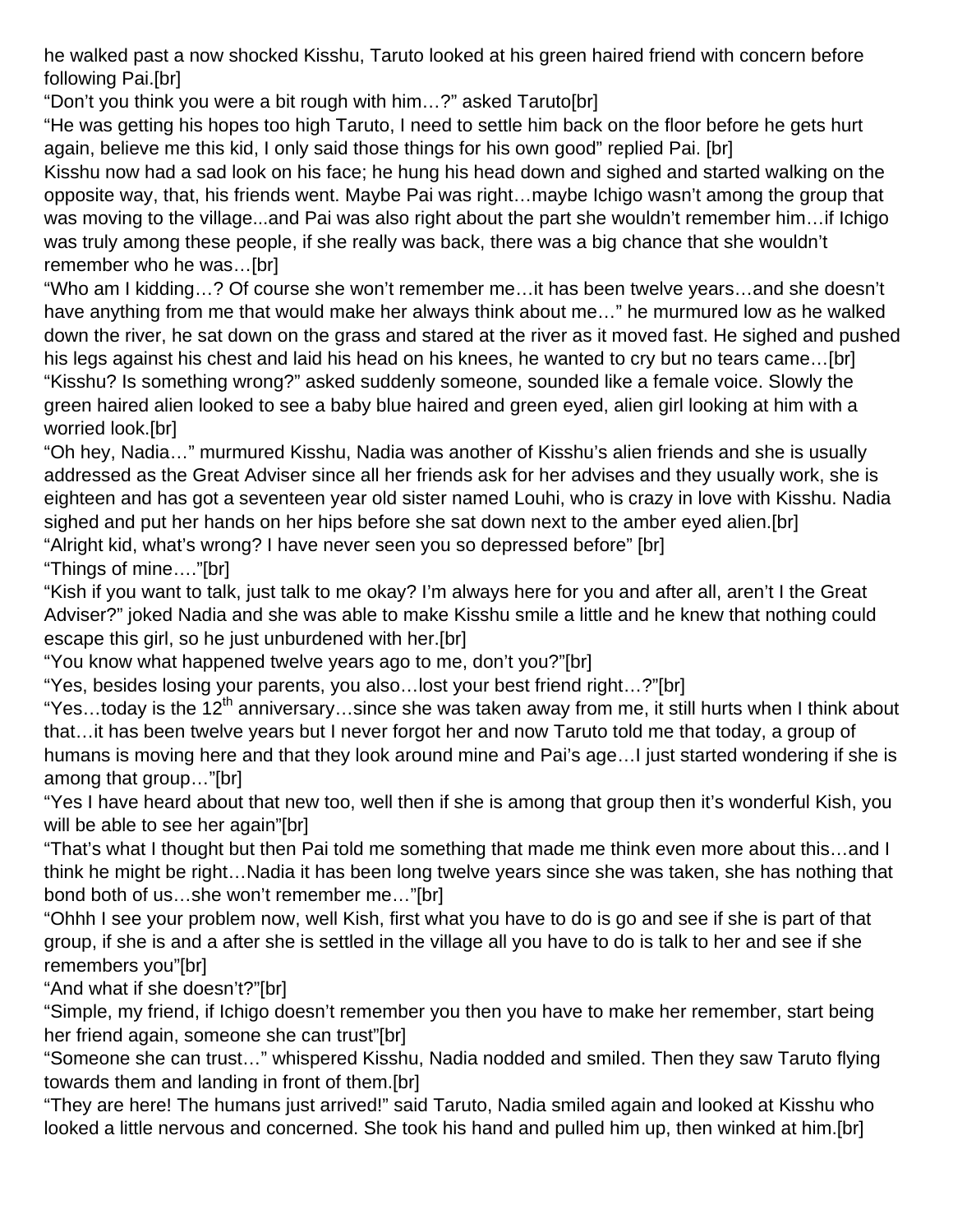"Come on, it's time" she said, Kisshu smiled a little and nodded. The three of them flew up and went back to the gates of the village, there was a huge group of villagers watching the big car enter the village. Kisshu, Nadia and Taruto tried to land in the first line of the group, so they could see better who the new humans were. The big car stopped and the people started walking out. [br]

First were two men, one had dark brown hair and dark brown eyes, his hair was caught in a big ponytail that stopped by his waist, he was wearing a white shirt and black pants, on his back were two white wings so the villagers immediately knew he wasn't human but an angel. Next to the brown haired man was a blond haired and sapphire blue eyed boy, he didn't look as old as the brown haired man, he looked like he was a teenager maybe almost an adult, on the top of his blond hair popped out two grey cat ears, he was wearing a black t-shirt and white pants, where it could be seen also a grey cat tail. The two boys turned to the car and the brown haired one reached out his hand, he helped a young angel girl out of the car, she had short light brown hair and dark brown eyes, she had a ribbon tied around her hair and was wearing red clothes, two white wings popped out of her back. [br]

Followed by her came a boy, his age around the 15 or 16, he had short black hair, dark skin and chocolate brown eyes, he was wearing a dark grey outfit and from his back two white wings.[br] 'For now its three angels and a human with cat features…' thought Kisshu[br]

The blond boy reached out his hand, after the light brown haired angel stepped out, and helped out of the car a long blond haired and brown eyed girl, her hair reached her back and she was wearing light yellow clothes, from her head popped out two white rabbit ears but from under her dress was a long white cat tail and had a red ribbon tied on it. After she walked next to the red dressed girl, from the car came a beautiful girl with purple hair and blue eyes, dressed in a dark purple dress, she had grey wolf features. Right behind her and refusing the help of the brown haired man, jumped out of the car a little girl, around Taruto's age, she was short blond haired and had brown eyes, she wore a yellow dress, from behind her hair it could be seen two small monkey ears and from under her dress a curled monkey tail.[br]

"A human with two animal features is rare, the wolf girl is really beautiful and the monkey girl must be around Taruto's age or something" murmured Nadia[br]

After the monkey girl, came a green haired and blue eyed girl that kind of caught Pai's attention, she was wearing a dark green dress, her green hair was caught in two long braids and she looked kind of a shy girl and didn't like she had animal features but she had. Following after her walked out, in a graceful way, a young girl with dark blue hair caught in two round odangos and she had dark brown eyes, she was wearing a light blue dress, from her back came two dark blue bird wings and from her dress popped out a small dark blue tail.[br]

"They said it was a group of 10 people, 9 are out so the next one must be the last" said Nadia, Kisshu felt his heart beating hard; he was trembling, sweating and gulping slightly.[br]

The blond haired man helped out of the car, the last member of the group, she had strawberry red hair, caught in two pigtails with two red ribbons, and she had warm, chocolate brown eyes, she was wearing a light pink dress, from her head popped out two black ears and from under her dress a long black cat tail with a red ribbon and a golden bell tied around it. Kisshu's eyes widened, he couldn't believe in his eyes…it was her…it was really her…Ichigo…she was really back…after twelve years she was back.[br] For a moment, Ichigo and Kisshu's eyes met. Kisshu felt his eyes kind of watering when he looked at her but he quickly wiped the tears away, Ichigo stared at him and slightly cocked her head to the side, this moment was cut off when the blond haired boy turned to her and said:[br]

"Come on Ichigo, we have to go the apartment and unpack our things"[br]

The strawberry haired girl only nodded, she took one last and quick glance at Kisshu and left with the group…[br]

TBC…[br]